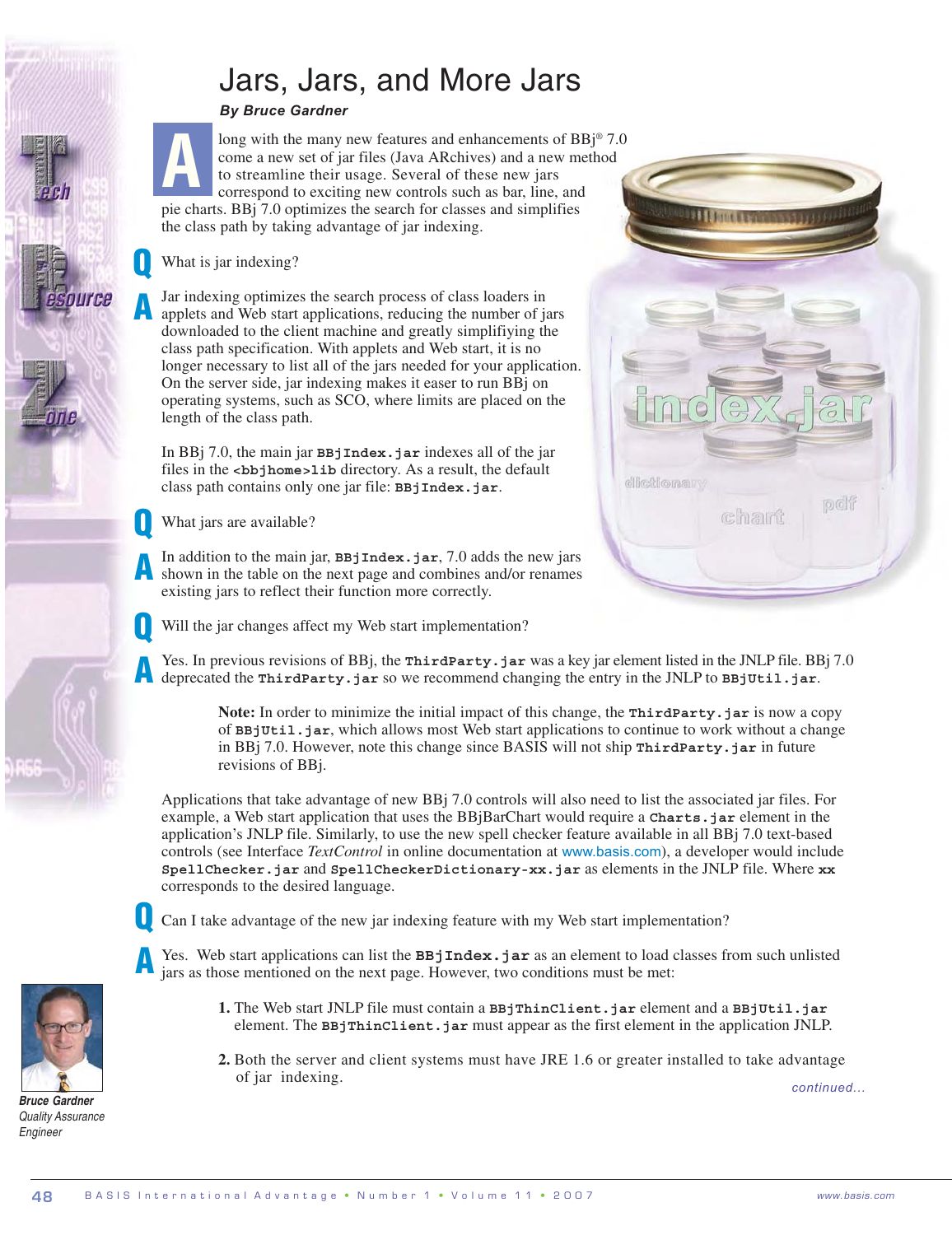

| <b>NEW JAR SET</b>                                                                                                                                                                                                                                                                                                                                                                                                          | <b>OLD JAR SET</b> |
|-----------------------------------------------------------------------------------------------------------------------------------------------------------------------------------------------------------------------------------------------------------------------------------------------------------------------------------------------------------------------------------------------------------------------------|--------------------|
| BBjIndex.jar                                                                                                                                                                                                                                                                                                                                                                                                                |                    |
| Charts.jar                                                                                                                                                                                                                                                                                                                                                                                                                  |                    |
| FontChooser.jar                                                                                                                                                                                                                                                                                                                                                                                                             |                    |
| HelpAll.jar                                                                                                                                                                                                                                                                                                                                                                                                                 |                    |
| JDBCPooling.jar                                                                                                                                                                                                                                                                                                                                                                                                             |                    |
| SpellChecker.jar                                                                                                                                                                                                                                                                                                                                                                                                            |                    |
| SpellCheckerDictionary-xx.jar (10 jars*)                                                                                                                                                                                                                                                                                                                                                                                    |                    |
| ConfiguratorHelp.jar                                                                                                                                                                                                                                                                                                                                                                                                        | config.jar         |
| GuiBuilderHelp.jar                                                                                                                                                                                                                                                                                                                                                                                                          | guibuild.jar       |
| BBjEM.jar                                                                                                                                                                                                                                                                                                                                                                                                                   | b3odbc.jar         |
|                                                                                                                                                                                                                                                                                                                                                                                                                             | BBjEM.jar          |
|                                                                                                                                                                                                                                                                                                                                                                                                                             | BBjXML.jar         |
| BBj.jar                                                                                                                                                                                                                                                                                                                                                                                                                     | BBj.jar            |
|                                                                                                                                                                                                                                                                                                                                                                                                                             | CustomIDE.jar      |
| BasisInstall.jar                                                                                                                                                                                                                                                                                                                                                                                                            | BasisInstall.jar   |
| BBjFileSystem.jar                                                                                                                                                                                                                                                                                                                                                                                                           | BBjFileSystem.jar  |
| BBjJDBC.jar                                                                                                                                                                                                                                                                                                                                                                                                                 | BBjJDBC.jar        |
| BBjPlugin.jar                                                                                                                                                                                                                                                                                                                                                                                                               | BBjPlugin.jar      |
| BBjPortID.jar                                                                                                                                                                                                                                                                                                                                                                                                               | BBjPortID.jar      |
| BBjServer.jar                                                                                                                                                                                                                                                                                                                                                                                                               | BBjServer.jar      |
| BBjSQL.jar                                                                                                                                                                                                                                                                                                                                                                                                                  | BBjSQL.jar         |
| BBjThinClient.jar                                                                                                                                                                                                                                                                                                                                                                                                           | BBjBridge.jar      |
|                                                                                                                                                                                                                                                                                                                                                                                                                             | BBjThinClient.jar  |
| BBjUtil.jar                                                                                                                                                                                                                                                                                                                                                                                                                 | BBjUtil.jar        |
| ThirdParty.jar (Duplicate of BBjUtil.jar**)                                                                                                                                                                                                                                                                                                                                                                                 | ThirdParty.jar     |
| bcel.jar                                                                                                                                                                                                                                                                                                                                                                                                                    | bcel.jar           |
| CustomLookAndFeel.jar                                                                                                                                                                                                                                                                                                                                                                                                       | skinlf.jar         |
| PDF.jar                                                                                                                                                                                                                                                                                                                                                                                                                     | itext.jar          |
| RXTXcomm.jar                                                                                                                                                                                                                                                                                                                                                                                                                | RXTXcomm.jar       |
| * Each of these jars provides a spellCheck dictionary for a different language or dialect:<br>SpellCheckerDictionary-am.jar, SpellCheckerDictionary-br.jar, SpellCheckerDictionary-ca.jar,<br>SpellCheckerDictionary-du.jar, SpellCheckerDictionary-en.jar, SpellCheckerDictionary-fr.jar,<br>SpellCheckerDictionary-ge.jar, SpellCheckerDictionary-it.jar, SpellCheckerDictionary-sp.jar,<br>SpellCheckerDictionary-sw.jar |                    |
| ** The ThirdParty.jar is deprecated with BBj 7.0.                                                                                                                                                                                                                                                                                                                                                                           |                    |
|                                                                                                                                                                                                                                                                                                                                                                                                                             | continued          |